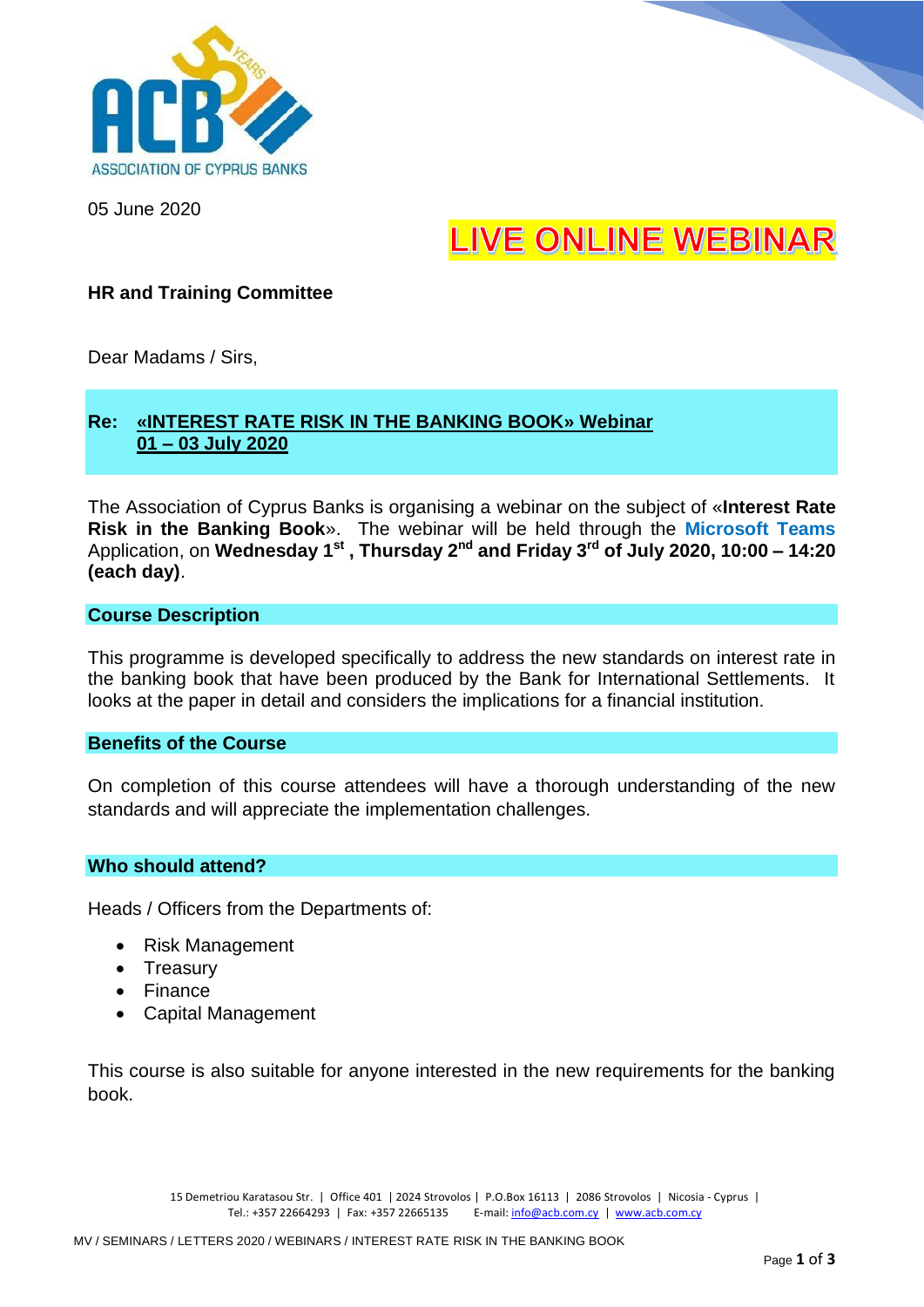

#### **Instructor**

**Mr. Dennis Cox, Risk Reward Ltd** – Global Banking & Financial Services Experts, London. (CV attached)

The programmes\* have been approved by the HRDA. Enterprises participating with their employees who satisfy HRDA's criteria, are entitled to subsidy.



The language of instruction is **English**.

## **The participation fee is: €242,25 (including VAT)**

Participation fee: €375,00 plus 19% VAT

HRDA subsidy per person: €204,00 - Small & Medium Enterprises (SMEs) and Large Enterprises

**Total cost per person: €242,25 (including VAT)** 

### *Attendance at this professional training course may be used for the purposes of Continuing Professional Education (CPE)*

If you are interested to participate kindly complete and return to the Association by e-mail (**[m.varnava@acb.com.cy](mailto:m.varnava@acb.com.cy)**) as soon as possible and *by the latest FRIDAY, 19th JUNE 2020*.

**If the number of participants is not sufficient the webinar will not take place.**

**Please note that in case of cancellation or non-attendance of the participant, the fee must be paid.** 

**In order to comply with the new Regulation (EC) 2016/679 of the European Parliament and the Council on the Protection of Individuals with regard to the Processing of Personal Data (GDPR), which entered into force on 25 May 2018, the ACB forwards the following documents for your actions:**

**• The Association of Cyprus Banks-**

**'Data protection information under the EU General Data Protection Regulation' [For information and promotion to your participating employees]**

**• The "Personal Data Protection Policy" of the Human Resource Development Authority of Cyprus**

**[For information and promotion to your attending employees]** 

**\*Available only in Greek**

**It is understood that the personal data of your employees which are, or may be submitted in connection with this seminar are collected and transmitted legally, fairly**